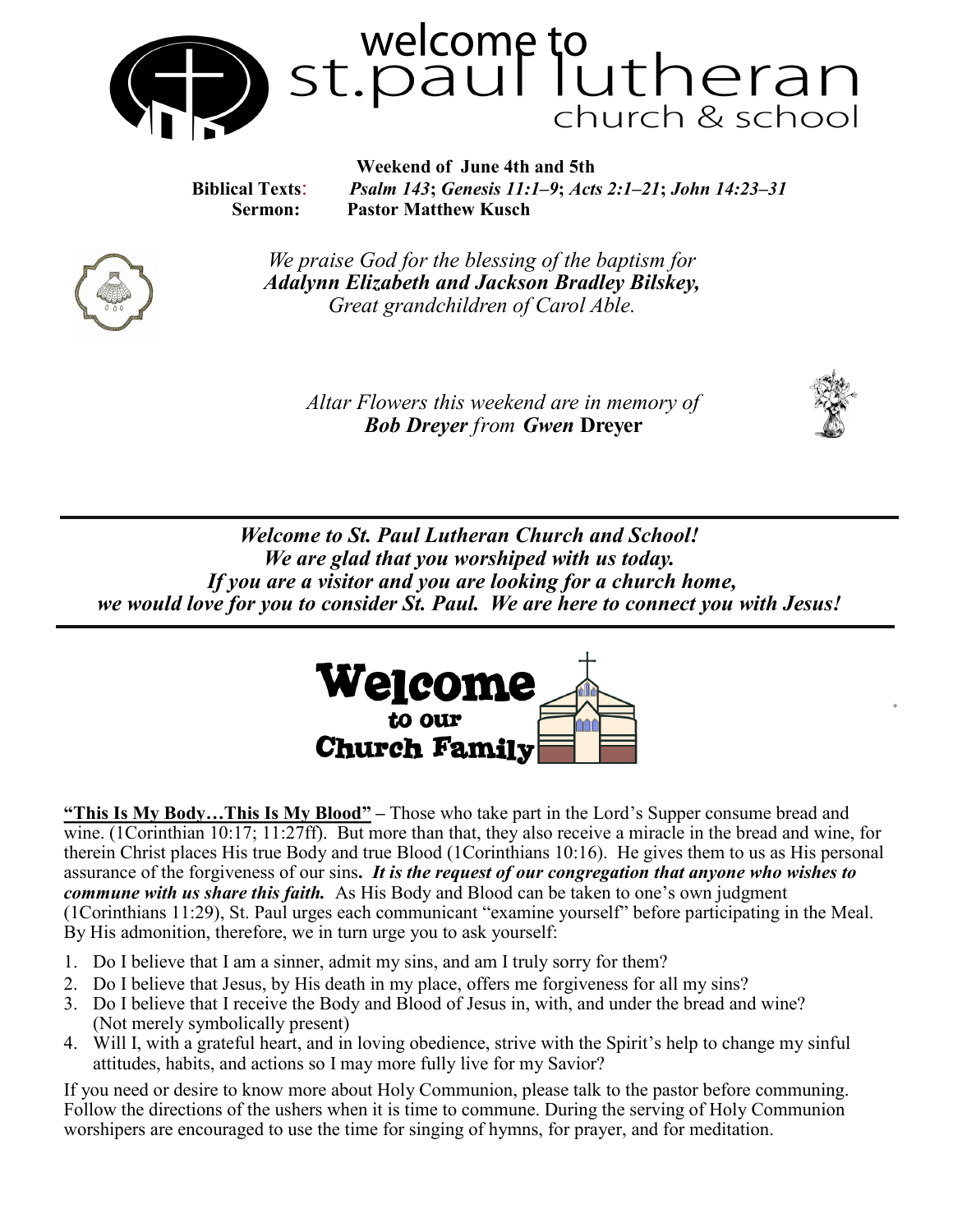## **Thursday Morning Ladies Bible Class**

The Thursday Morning Ladies Bible Class have ended their Spring bible study group of **"Jesus & Women".**  They are taking the summer off but will kick-off their Fall bible class September 8th, the Thursday after Labor Day. Upcoming details for the bible study will be in the August bulletin.

## **Help Wanted**

St. Paul Cemetery is in need of a person to be caretaker (Sexton) of St. Paul Lutheran Cemetery in Montgomery. To receive information or apply contact Omer Horton 630-947-3993.

## **LWML Mite Box Sunday — June 11th and 12th**

**Mite Box Sunday is on June 11th and 12th!** Look for the LWML Ladies in the Narthex at each service collecting loose change for LWML Mite Boxes. Your contributions are so welcome and appreciated!

## **Hesed House — June 11th and 12th**

Our next volunteer weekend at Hesed House is **June 11th and 12th** . We'll be providing dinner, breakfast, and bagged lunches to the guests staying there. If you'd like to provide items (food, supplies, hygiene items, etc.), please visit the following website: <https://tinyurl.com/HHJune22> Monetary donations are also accepted through the "giving" tab of the St. Paul website. You may email us with any questions or comments: [HesedMinistry@stpaulaurora.org.](mailto:HesedMinistry@stpaulaurora.org) Thank you! Louise DeWig, Buffy Stevens, Lucy Silva, & Trisha Knaub

## **Free Semi Electronic Hospital Bed and Mattress**

If anyone is in need of a semi electronic hospital bed and mattress or if someone knows someone in need. It is in excellent condition. Call Cheryl Crowley 630-618-7942

#### **Children's Church**

Children's Church will be every other weekend. Children's Church will be at the 8 a.m., 9:30 a.m. and the 11 a.m. services

## **Golden Heart Lunch Group —June 15th**

The Golden Heart Lunch Group will meet at the **Select Restaurant at 29 Bolder Hill Pass, Montgomery**. Lunch will be at 11:30am. We want to extend an invitation to any ladies from church to join us for a great get together where **we pray together** and get to know each other over good food and conversation. Also, Pastor Kusch will be joining us for lunch. Please call Carol Waltrip at 630-851-2421, with regrets only.

#### **New Members Class — August 6th**

The St. Paul's New Members Class will begin Saturday, August 6th. It will be held in the sanctuary from 3:30 pm until 4:30 pm. To sign up please call the church office at 630-896-3250.



**85 S. Constitution Drive - Aurora, IL 60506 website: www.stpaulaurora.org Telephone: (630) 896-3250 School: (630) 896-3350**

**Saturday: Traditional** @ 5 p.m. **Sunday: Traditional** @ 8a.m: **Spanis**h @ 9:30 a.m.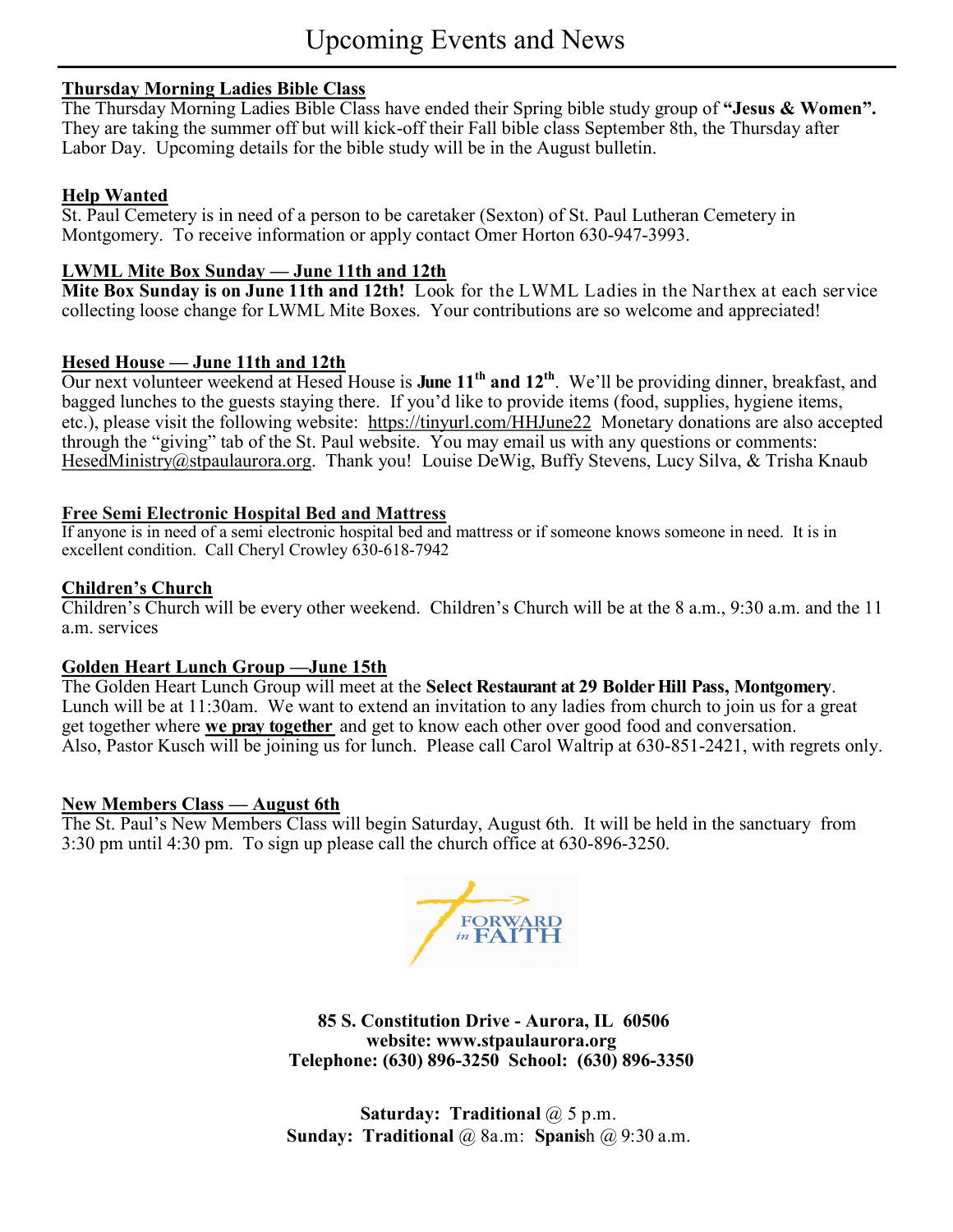

## **Lutheran Women's Ministry League — News**

The St. Paul Lutheran Women's Ministry League (LWML) will be having a project meeting on **June 28th** . For our project we are asking the St. Paul community if they would like to donate yarn for our upcoming project.

Also, the Lutheran Women's Ministry League (LWML) would like to invite all our St. Paul ladies to be a part of our group. We are a small group of ladies with the purpose to assist each woman of the congregation in affirming her relationship with Christ so that she is able to use her gifts in ministry to the people in the congregation and community. Developing personal relationships among the women is also important to mentor and assist one another along life's path. St. Paul's Lutheran Women's Ministry League is a small part of a very large group of Lutheran Women that support all nations through scriptures and deeds. Over the years, a box was created to gather funds in support of local and synod ministries. This is in part where the conception of the LWML Mite Boxes began.

Please come and join the St. Paul Lutheran Women's Ministry League who meet in the Narthex on the fourth Tuesday at 6:30 pm each month. We alternate monthly meetings with a business meeting and a project meeting. Also, the LWML Mite Box Sundays are the second weekend of each month. The ladies will be in the Narthex at each service collecting loose change for LWML Mite Boxes.



**Date Attendance Offering** May 29, 2022 248 \$14,738 May 30, 2021 223 \$13,794